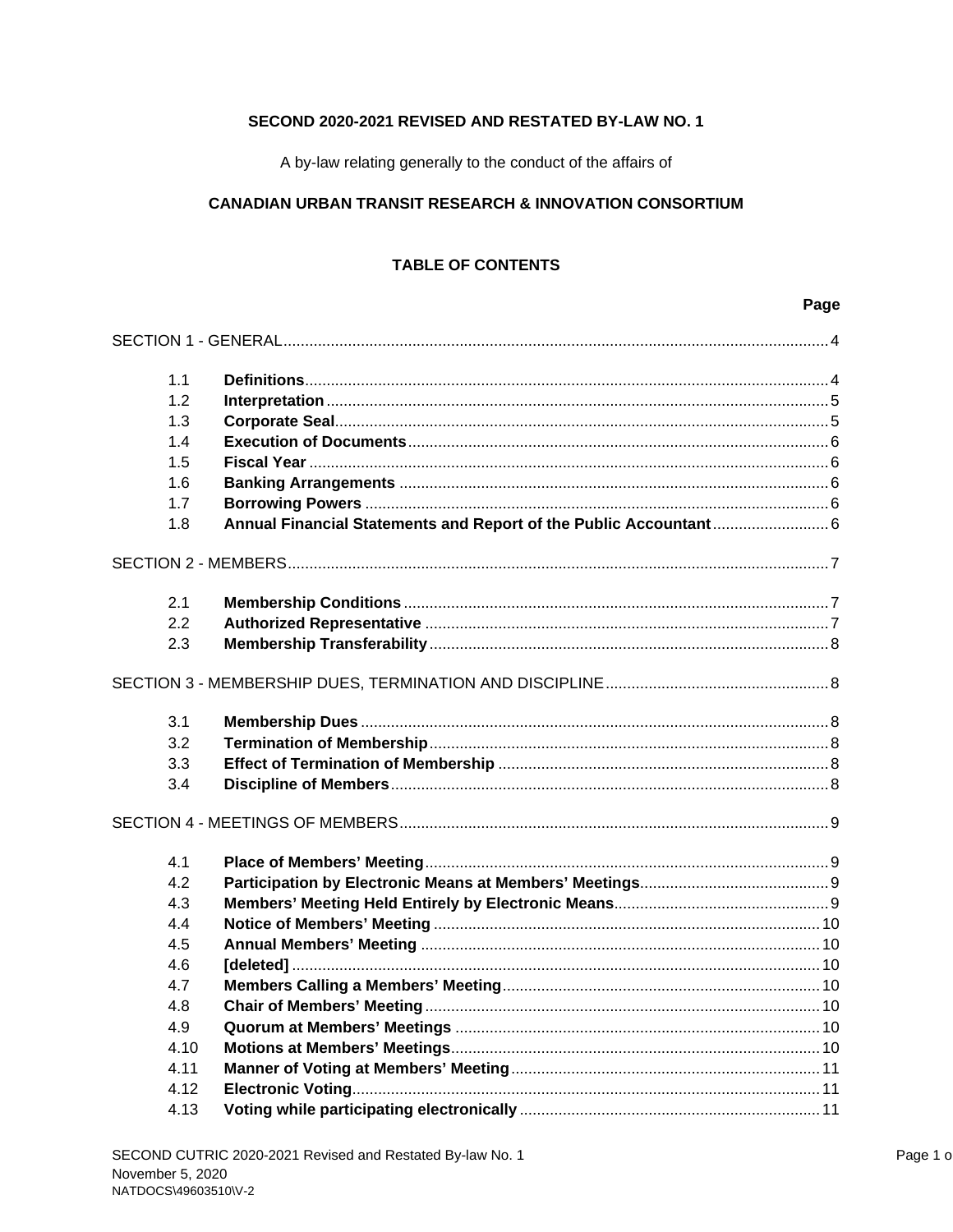| 4.14<br>4.15 |  |  |
|--------------|--|--|
|              |  |  |
| 5.1          |  |  |
| 5.2          |  |  |
| 5.3          |  |  |
| 5.4          |  |  |
| 5.5          |  |  |
| 5.6          |  |  |
| 5.7          |  |  |
| 5.8          |  |  |
| 5.9          |  |  |
| 5.10         |  |  |
| 5.11         |  |  |
| 5.12         |  |  |
| 5.13         |  |  |
| 5.14         |  |  |
|              |  |  |
| 6.1          |  |  |
| 6.2          |  |  |
| 6.3          |  |  |
| 6.4          |  |  |
|              |  |  |
| 7.1          |  |  |
| 7.2          |  |  |
| 7.3          |  |  |
| 7.4          |  |  |
|              |  |  |
| 8.1          |  |  |
| 8.2          |  |  |
| 8.3          |  |  |
|              |  |  |
| 9.1          |  |  |
|              |  |  |
| 10.1         |  |  |
| 10.2         |  |  |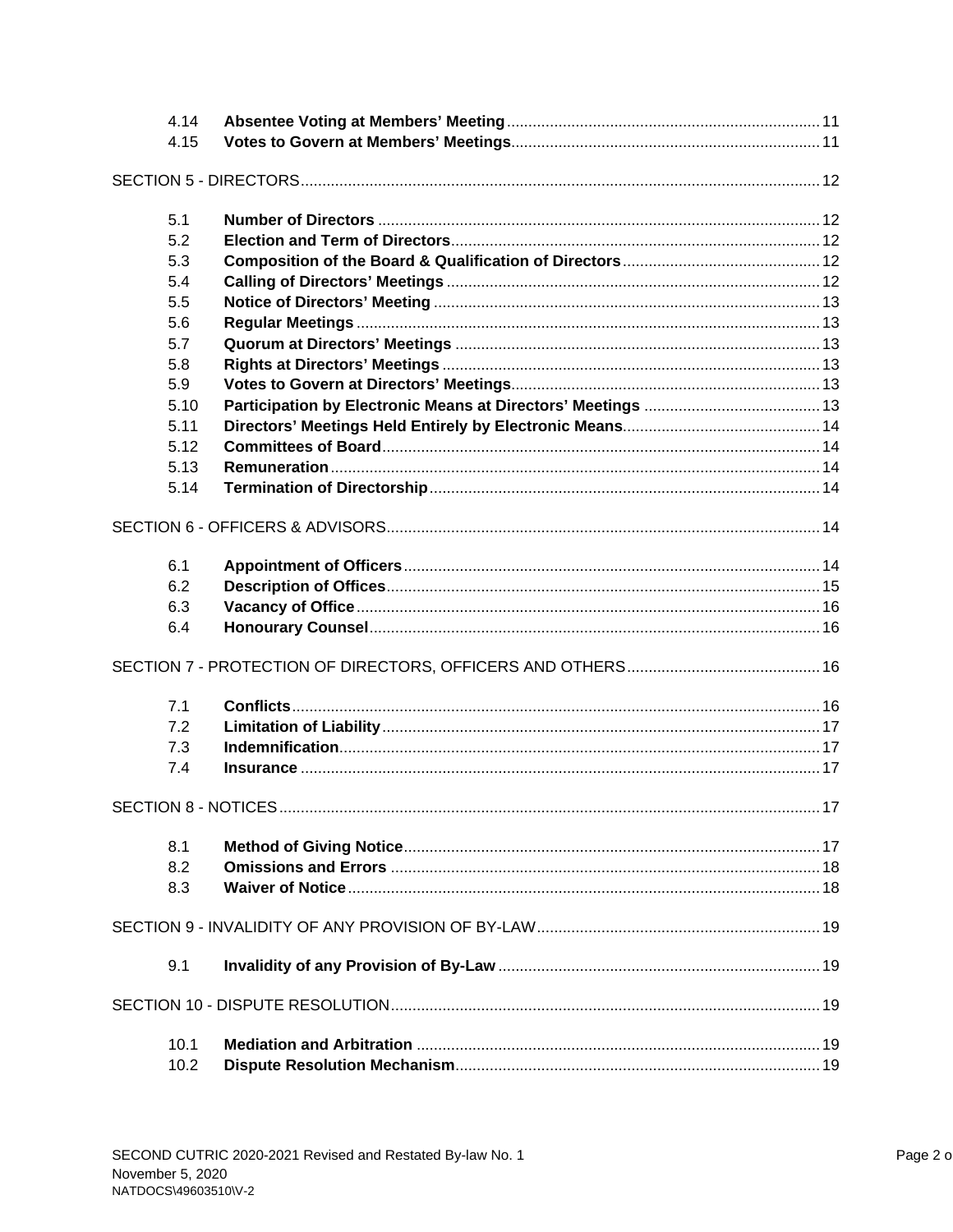| 11.1 |  |
|------|--|
| 11.2 |  |
| 11.3 |  |
|      |  |
|      |  |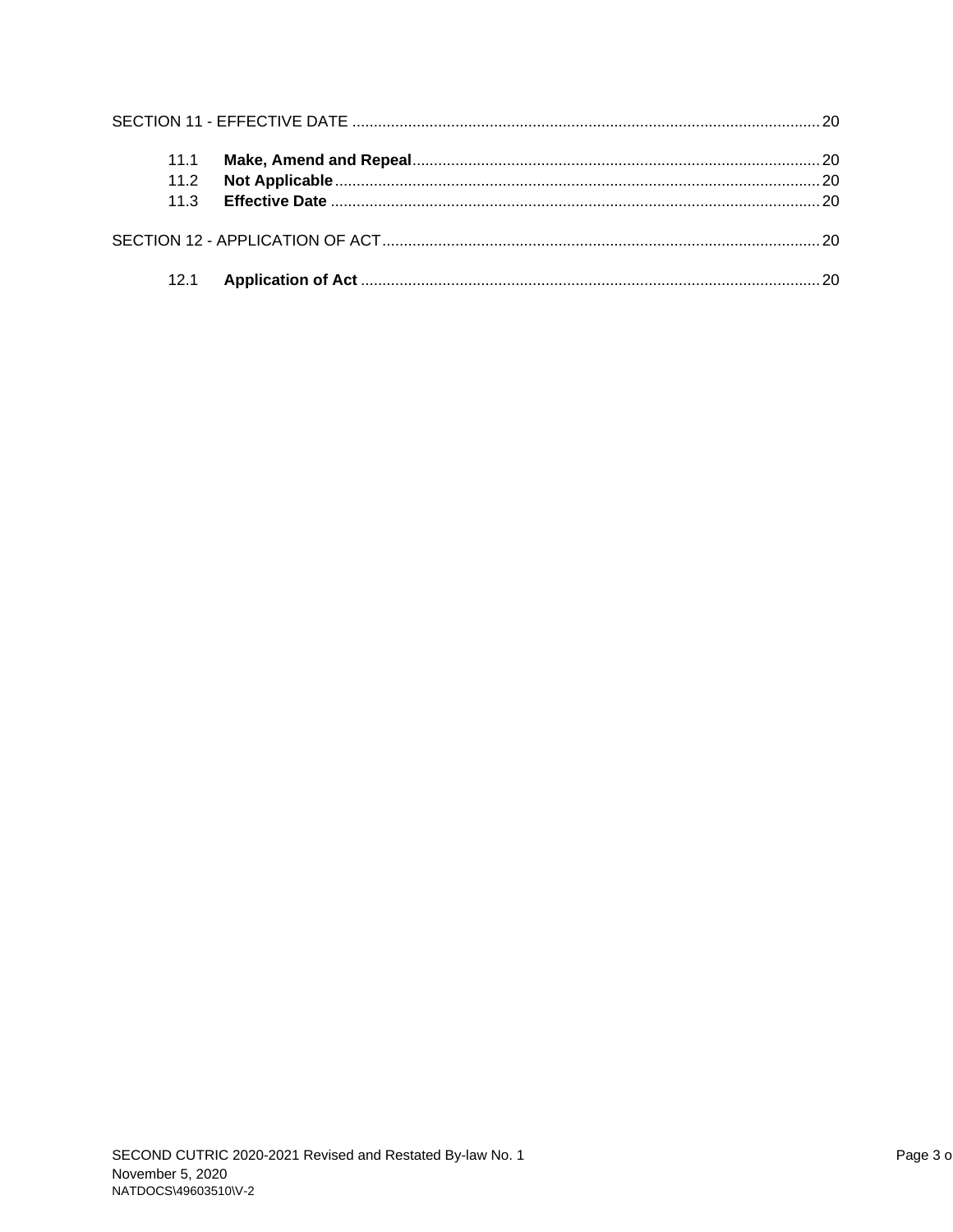### **SECTION 1 - GENERAL**

### 1.1 **Definitions**

In this by-law, unless the context otherwise requires,

"**Academic Member**" means a Member that is an entity that is a university, college, cegep or research institution in Canada recognized as eligible for federal funding according to the rules of eligibility outlined by the Canadian Tri-Council;

"**Act**" means the *Canada Not-for-profit Corporations Act*, S.C. 2009, c.23 including the Regulations made pursuant to the Act, and any statute or regulations that may be substituted, as amended from time to time;

"**activities**" includes any conduct of the Consortium to further its purpose and any business carried on by the Consortium, but does not include the affairs of the Consortium;

"**affairs**" means the relationships among the Consortium, the Directors, officers or Members of the Consortium;

"**Articles**" means the original or restated articles of incorporation or articles of amendment, amalgamation, continuance, reorganization, arrangement or revival of the Consortium;

"**Authorized Representative**" means an authorized representative of a Member designated from time to time pursuant to section 2.2;

"**Board**" means the board of Directors of the Consortium;

"**body corporate**" includes a company or other organization with a legal personality wherever or however incorporated;

"**by-law**" means this by-law as amended, from time to time, in force and effect;

"**Chair**" means the Chair of the Board;

"**Consortium**" means Canadian Urban Transit Research & Innovation Consortium;

"**Director**" means a member of the Board;

"**entity**" means a body corporate, a partnership, a trust, a joint venture or an unincorporated association or organization;

"**Government Member**" means a Member that is a Canadian federal or provincial government department, ministry, agency, corporation or instrumentality; or a Canadian municipal corporation, board or commission, that is not a Public Transit System Member;

"**Honourary Counsel**" means the Honourary Counsel to the Consortium;

"**Member**" means a member of the Consortium;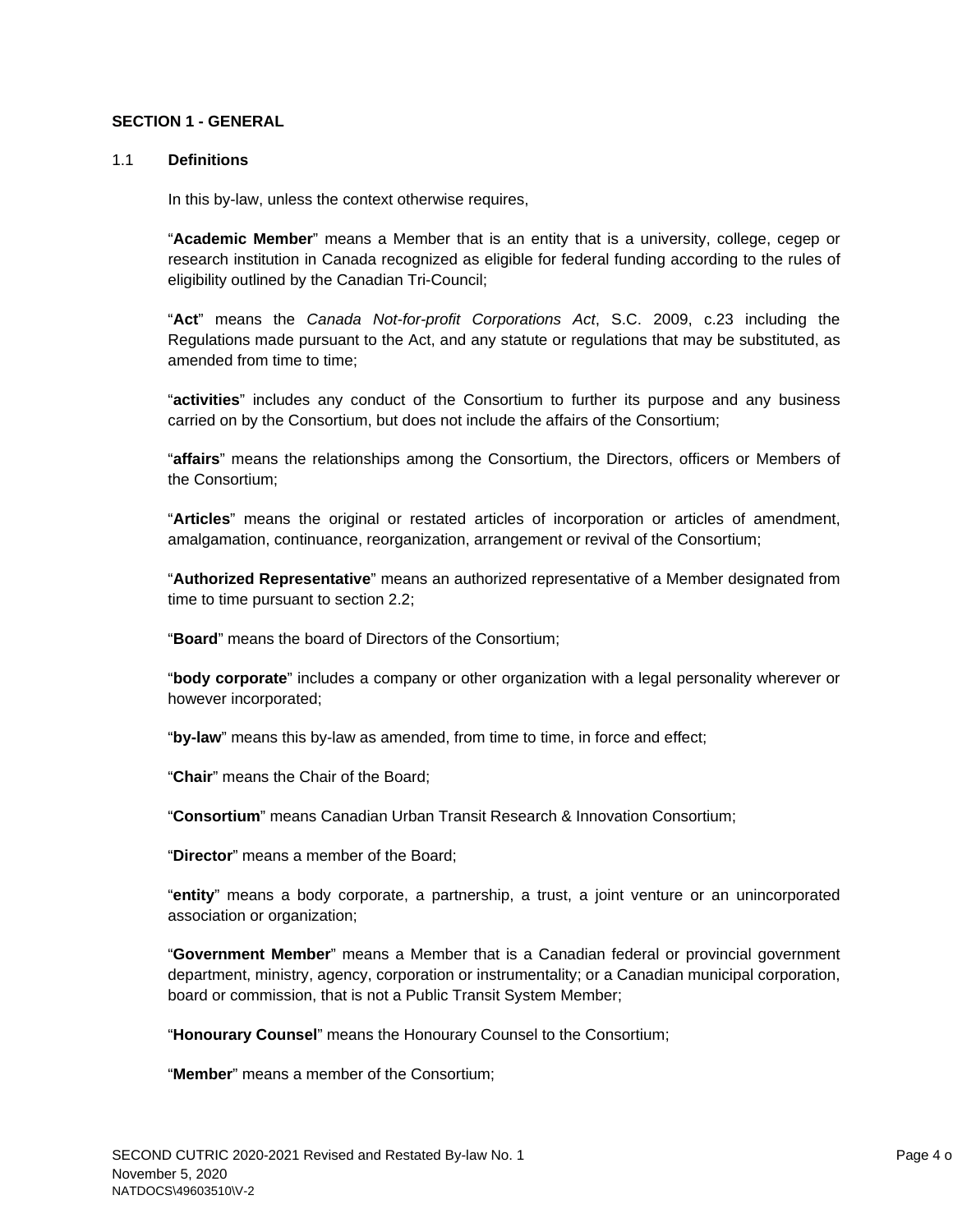"**NPO Member**" means a Member that is a Canadian not-for-profit entity that is not an Academic Member, a Government Member, a Public Transit System Member or a Transportation Industry Member;

"**ordinary resolution**" means a resolution passed by the majority of the votes cast on that resolution;

**President & C.E.O.** means the president and chief executive officer of the Consortium;

"**Public Transit System Member**" means a Member that is a public sector entity that operates a public transit system in Canada;

"**Purpose of the Consortium**" as provided in the Articles means to make Canada the global leader in innovative, cutting-edge manufacturing and innovation in transit and integrated mobility – from vehicles to communications systems to software – and to achieve this by promoting greater partnership between industry, academia and policy makers.

"**Regulations**" means the regulations made under the Act, as amended, restated or in effect from time to time;

"**special resolution**" means a resolution passed by a majority of not less than two-thirds (2/3) of the votes cast on that resolution; and

"**Transportation Industry Member**" means a Member that is an entity that provides, is developing or actively planning to develop, equipment, supplies or services for public transit or integrated mobility in Canada that is not an Academic Member, Government Member or a Public Transit System Member;

"**Vice-Chair**" means the Vice-Chair of the Board.

# 1.2 **Interpretation**

- 1.2.1 In the interpretation of this by-law, words importing the singular include the plural and vise-versa, and words in one gender include all genders.
- 1.2.2 Other than as specified in section 1.1, words and expressions defined in the Act have the same meanings when used in this by-law.
- 1.2.3 In the event of a discrepancy between the English and French versions of this by-law, the English version shall take precedence.
- 1.2.4 The Chair, in deciding a matter, may consult with the President & C.E.O. and/or the Honourary Counsel and/or use the most current edition of "Robert's Rules of Order, Newly Revised".

# 1.3 **Corporate Seal**

The Consortium may have a corporate seal in the form approved from time to time by the Board. If a corporate seal is approved by the Board, the President & C.E.O. shall be the custodian of the corporate seal.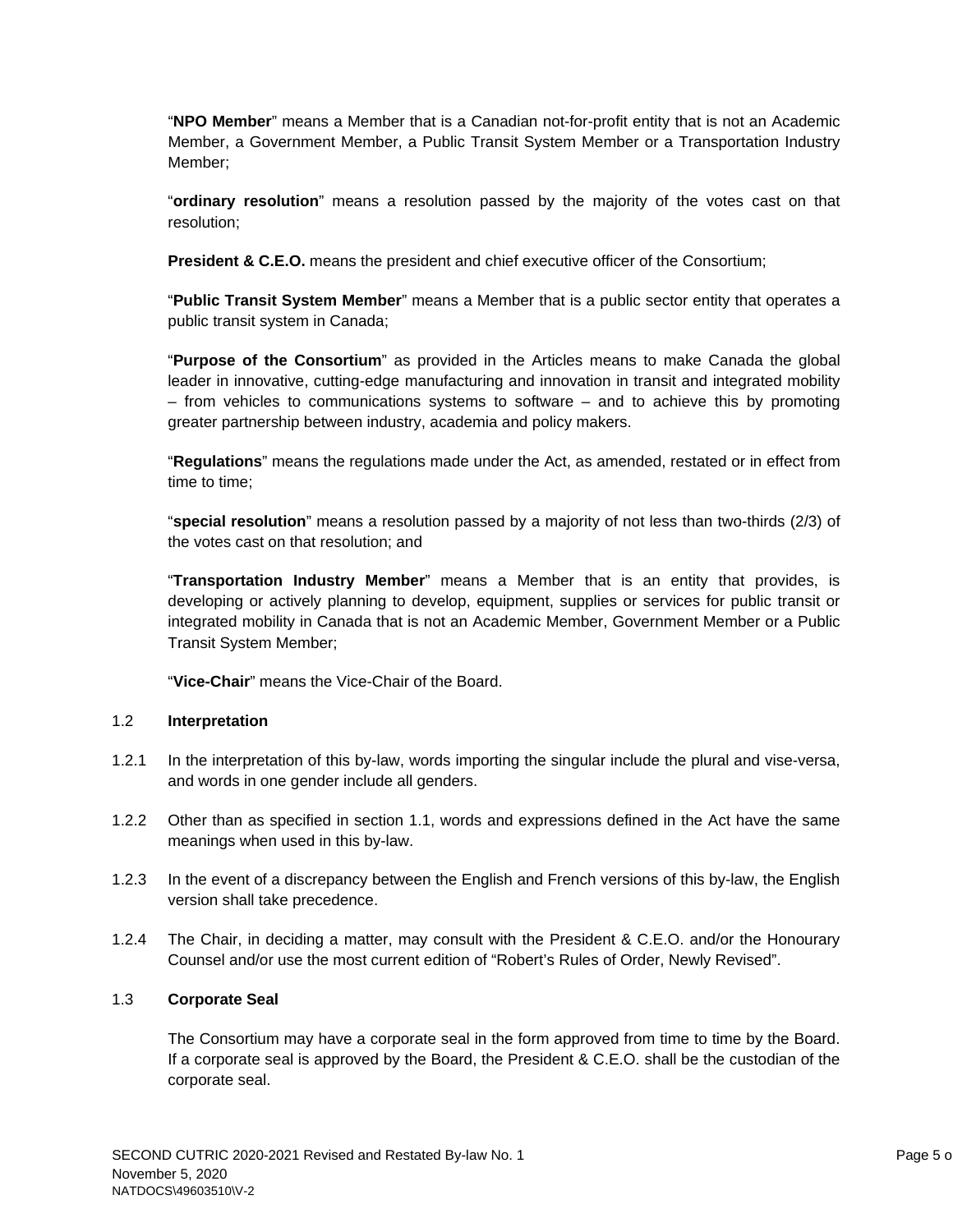# 1.4 **Execution of Documents**

Deeds, transfers, assignments, contracts, obligations and other instruments in writing requiring execution by the Consortium shall be signed by any two officers of the Consortium. In addition, the Board may from time to time by resolution direct the manner in which, and the person or persons by whom, a particular document or type of document shall be executed. Any person authorized to sign any document may affix the corporate seal (if any) to the document. Any person authorized to sign any document may have certified a copy of any instrument, resolution, by-law or other document of the Consortium to be a true copy thereof.

### 1.5 **Fiscal Year**

The financial year end of the Consortium shall be the 31<sup>st</sup> of December in each year commencing in 2015.

### 1.6 **Banking Arrangements**

The banking business of the Consortium shall be transacted at such bank, trust company or other firm or corporation carrying on banking business in Canada or elsewhere as the Board may designate, appoint or authorized from time to time by resolution. The banking business or any part of it shall be transacted by an officer or officers of the Consortium and/or other persons as the Board may by resolution from time to time designate, direct or authorize.

### 1.7 **Borrowing Powers**

The Board may, without authorization of the Members,

- 1.7.1.1 borrow money on the credit of the Consortium;
- 1.7.1.2 issue, reissue, sell, pledge or hypothecate debt obligations of the Consortium;
- 1.7.1.3 give a guarantee on behalf of the Consortium to secure performance of an obligation of any person; and
- 1.7.1.4 mortgage, hypothecate, pledge or otherwise create a security interest in all or any property of the Consortium, owned or subsequently acquired, to secure any obligation of the Consortium.

### 1.8 **Annual Financial Statements and Report of the Public Accountant**

- 1.8.1 The Consortium may, instead of sending copies of the annual financial statements and other documents referred to in subsection 172(1) (Annual Financial Statements) of the Act and the report of the public accountant referred to in section 191 (Report on Financial Statements) of the Act to the Members, give a notice to the Members stating that the financial statements and documents, and the report are available at the registered office of the Consortium.
- 1.8.2 Notwithstanding section 1.8.1, any Member may, on request, obtain a copy of the annual financial statements and other documents referred to in subsection 172(1) (Annual Financial Statements) of the Act and the report of the public accountant referred to in section 191 (Report on Financial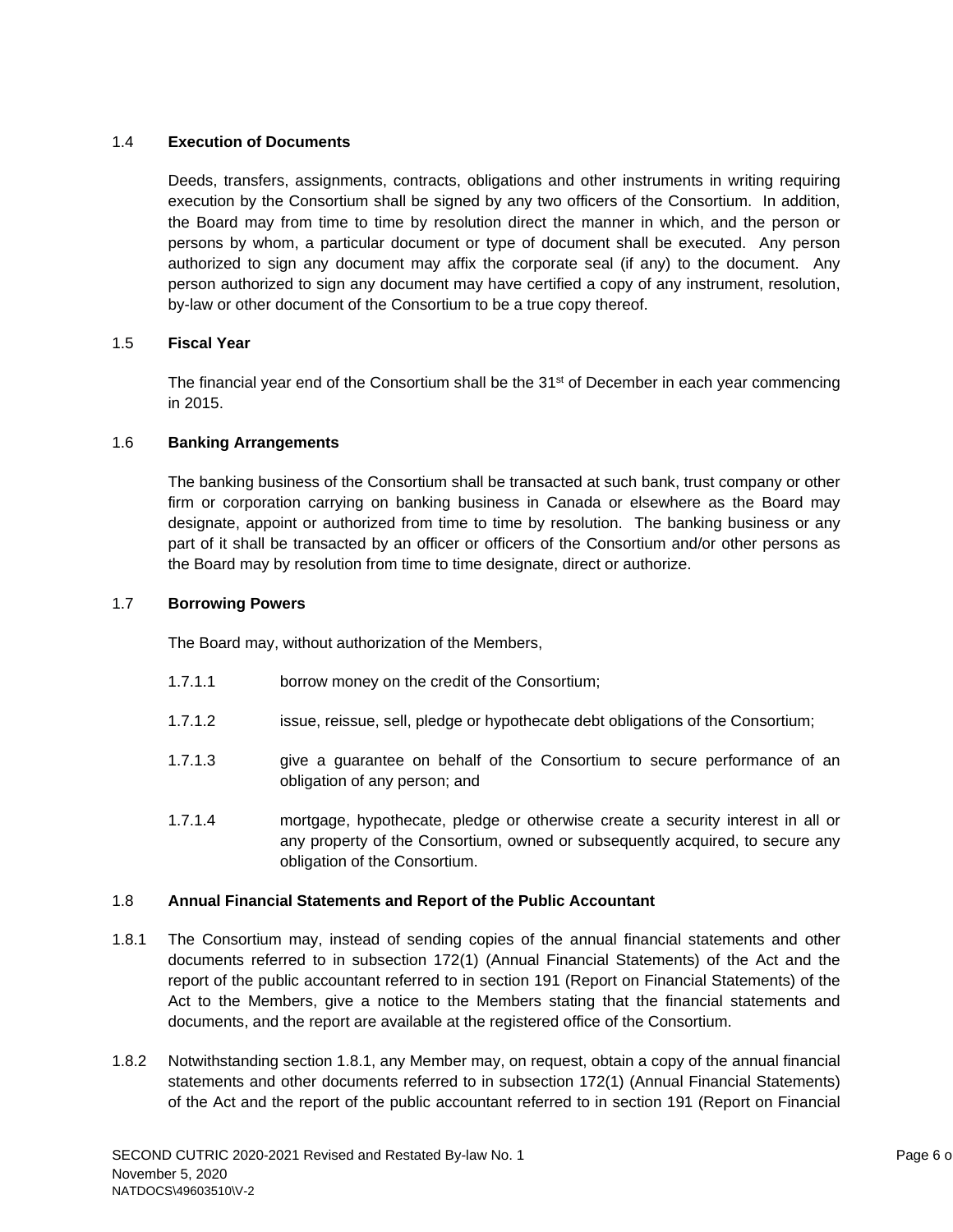Statements) of the Act free of charge at the registered office, by prepaid mail, or by electronic transmission.

# **SECTION 2 - MEMBERS**

# 2.1 **Membership Conditions**

- 2.1.1 Subject to the Articles, there shall be one (1) class of members in the Consortium. Membership in the Consortium shall be available only to entities that would qualify as an Academic Member, a Government Member, a NPO Member, a Public Transit System Member or a Transportation Industry Member and have applied for and been accepted into membership in the Consortium by ordinary resolution of the Board or in such other manner as may be determined by the Board. Each Member shall be entitled to receive notice of, attend and vote at all meetings of the Members of Consortium.
- 2.1.2 Membership in the Consortium shall be conditional upon support for the Purpose of the Consortium and upon engagement and involvement in an active research and development project of the Consortium.
- 2.1.3 The term of membership of a Member shall be determined by the Board, subject to renewal in accordance with the policies of the Consortium.
- 2.1.4 The provisions of the Act, and in particular Sections 197 and 199, apply to any Fundamental Changes to the Consortium, and without limiting the generality of the foregoing, includes the requirement for a Special Resolution of Members to do any of the following:
	- 2.1.4.1 Changes a condition required for being a Member.
	- 2.1.4.2 Adds, changes or removes a provision respecting the transfer of membership.
	- 2.1.4.3 Changes the manner of giving notice to Members entitled to vote at a meeting of Members.
	- 2.1.4.4 Changes the method of voting by Members not in attendance at a meeting of Members.

# 2.2 **Authorized Representative**

- 2.2.1 Each Member shall designate one (1) authorized representative to represent the Member at any meeting of the Consortium. The authorized representative shall be the individual so designated on the application of the Member, or any renewal thereof.
- 2.2.2 A Member may change its authorized representative at any time by providing to the President & C.E.O. written notice of the change of authorized representative and the effective date and time of the change shall be the date and time specified in the notice.
- 2.2.3 A Member may designate a different authorized representative for any meeting by providing to the President & C.E.O. written notice of the change of authorized representative for the purpose of the meeting no less than forty-eight (48) hours in advance of any meeting.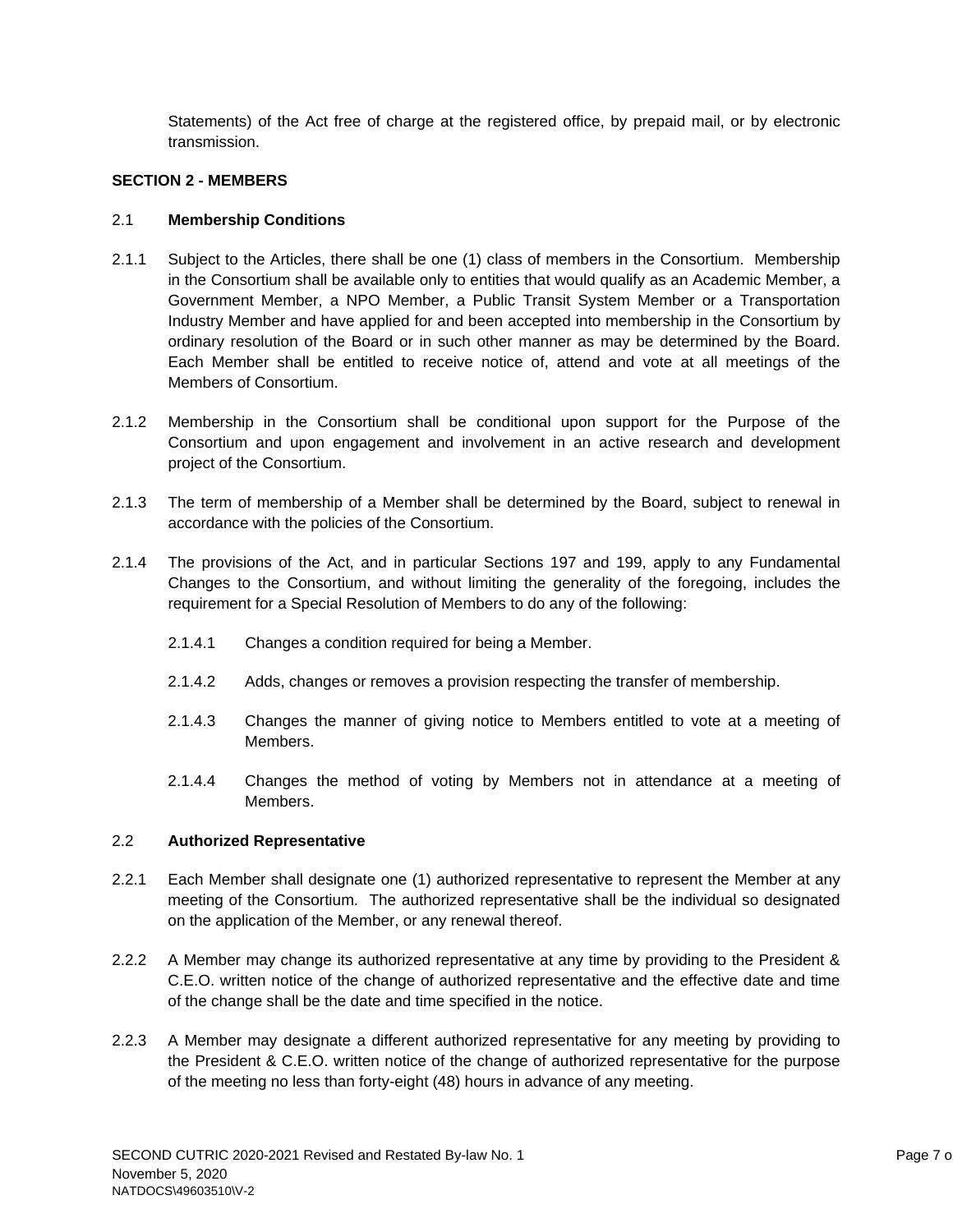# 2.3 **Membership Transferability**

- 2.3.1 A membership may only be transferred to the Consortium.
- 2.3.2 Pursuant to subsection 197(1) (Fundamental Changes) of the Act, a special resolution of the Members is required to make any amendment to add, change or delete this section of this Bylaw.

### **SECTION 3 - MEMBERSHIP DUES, TERMINATION AND DISCIPLINE**

### 3.1 **Membership Dues**

Subject to the Articles and the by-law, the Directors may require the Members to pay annual dues and may determine from time to time the amount of dues to be paid by each Member or group of Members and may determine the manner in which the dues are to be paid. Each Member shall be notified in writing of the membership dues at any time payable by the Member and, if the membership dues are not paid within sixty (60) days of the membership renewal date, the Member's membership shall be suspended. If the Member continues to fail to pay the membership dues within one hundred and twenty (120) days of the membership renewal date, the Member's membership shall be terminated upon ratification by the Board and the Member shall automatically cease to be a Member of the Consortium.

### 3.2 **Termination of Membership**

A membership in the Consortium is terminated when,

- (i) the Member resigns by delivering a written resignation to the Chair;
- (ii) the Member ceases to qualify as an Academic Member, a Government Member, a NPO Member, a Public Transit System Member or a Transportation Industry Member in accordance with section 2.1.1;
- (iii) the Member fails to pay the membership dues and the Member's membership is terminated upon ratification by the Board in accordance with section 3.1;
- (iv) the Member is expelled in accordance with section 3.4 or is otherwise terminated in accordance with the Articles or by-laws; or
- (v) the Consortium is liquidated or dissolved under the Act.

### 3.3 **Effect of Termination of Membership**

Subject to the Articles, upon any termination of membership, the rights of the Member, including any rights in property of the Consortium, automatically cease to exist.

### 3.4 **Discipline of Members**

3.4.1 The Board shall have the authority to suspend or expel any Member from the Consortium for any one or more of the following grounds: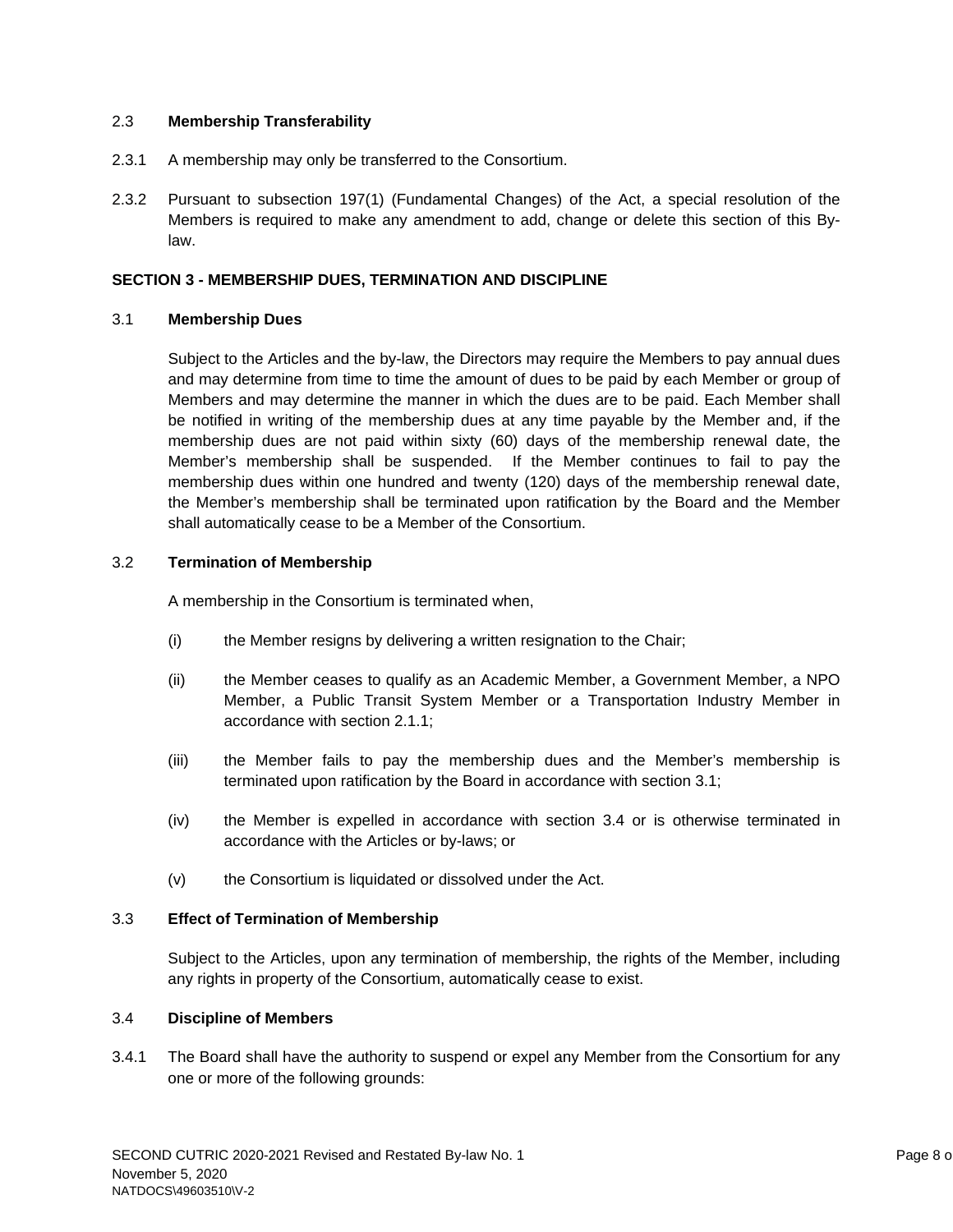- (i) Violating any provision of the Articles, by-laws, or written policies of the Consortium.
- (ii) Failing to comply with the membership conditions in subsection 2.1.2 as determined by the Board in its sole discretion.
- (iii) Carrying out any conduct which may be detrimental to the Consortium as determined by the Board in its sole discretion.
- (iv) For any other reason that the Board, in its sole and absolute discretion, considers to be reasonable, having regard to the purpose of the Consortium.
- 3.4.2 In the event that the Board determines that a Member should be expelled or suspended from membership in the Consortium, the President & C.E.O., or such other officer as may be designated by the Board, shall provide twenty (20) days notice of suspension or expulsion to the Member and shall provide reasons for the proposed suspension or expulsion. The Member may make written submissions to the President & C.E.O., or such other officer as may be designated by the Board, in response to the notice received within such twenty (20) day period. In the event that no written submissions are received by the President & C.E.O., the President & C.E.O., or such officer as may be designated by the Board, may proceed to notify the Member that the Member is suspended or expelled from membership in the Consortium. If written submissions are received in accordance with this section, the Board will consider such submissions in arriving at a final decision and shall notify the Member concerning such final decision within a further twenty (20) days from the date of receipt of the submissions. The Board's decision shall be final and binding on the Member, without any further right of appeal.

# **SECTION 4 - MEETINGS OF MEMBERS**

### 4.1 **Place of Members' Meeting**

Meetings of the Members shall be held at any place and time within Canada determined by the Board.

### 4.2 **Participation by Electronic Means at Members' Meetings**

Any person entitled to attend a meeting of Members may participate in the meeting, in accordance with the Regulations, if any, by means of a telephonic, an electronic or other communication facility that permits all participants to communicate adequately with each other during the meeting, if the Consortium makes available such a communication facility. A person participating in a meeting by such means is deemed for the purposes of the Act to be present at the meeting. Notwithstanding any other provision of this by-law, any person participating in a meeting of Members pursuant to this section who is entitled to vote at that meeting may vote, in accordance with the Act, by means of any telephonic, electronic or other communication facility that the Consortium has made available for that purpose.

### 4.3 **Members' Meeting Held Entirely by Electronic Means**

Meetings of the Members may be held entirely by telephonic, an electronic or other communication facility that permits all participants to communicate adequately with each other during the meeting.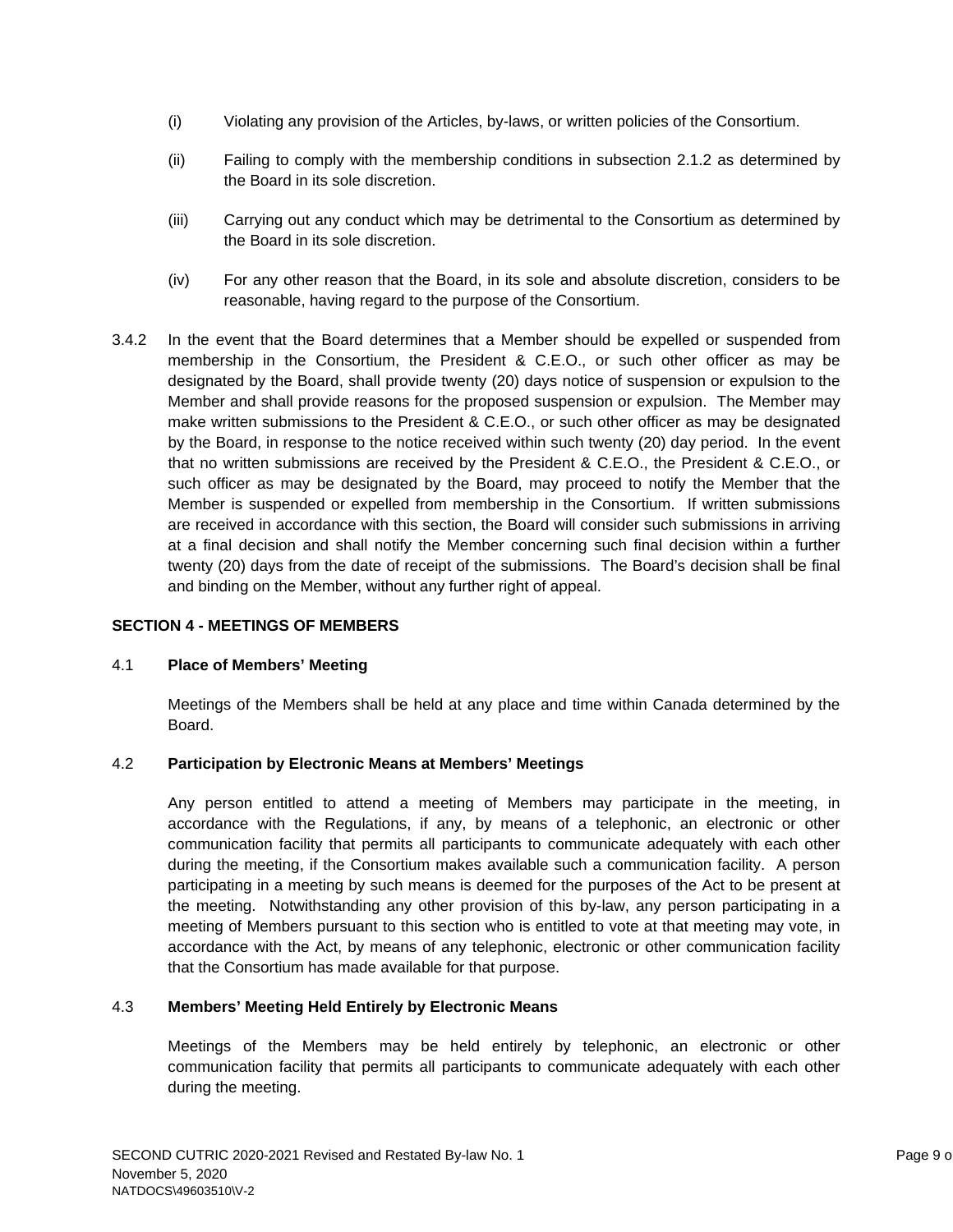# 4.4 **Notice of Members' Meeting**

- 4.4.1 Notice of the time and place of a meeting of the Members shall be given to each Member by any of the following means:
	- (i) By mail, courier or personal delivery to each Member during a period of twenty-one (21) to sixty (60) days before the day on which the meeting is to be held.
	- (ii) By telephonic, electronic or other communication facility to each Member during a period twenty-one (21) to thirty-five (35) days before the day on which the meeting is to be held.
- 4.4.2 Pursuant to subsection 197(1) (Fundamental Changes) of the Act, a special resolution of the Members is required to make any amendment to this By-law to change the manner of giving notice to Members entitled to vote at a meeting of Members.

## 4.5 **Annual Members' Meeting**

An annual meeting of the Members shall be held no later than fifteen (15) months after the last preceding annual meeting but not later than six (6) months after the end of the Consortium's preceding financial year.

## 4.6 **[deleted]**

### 4.7 **Members Calling a Members' Meeting**

The Board shall call a special meeting of the Members in accordance with Section 167 of the Act, on written requisition of Members carrying not less than five percent (5%) of the voting rights. If the Board does not call a meeting within twenty-one (21) days of receiving the requisition, any Member who signed the requisition may call the meeting.

### 4.8 **Chair of Members' Meeting**

In the event that the Chair and the Vice-Chair are absent, the Members who are present and entitled to vote at the meeting shall choose one of their numbers to chair the meeting.

### 4.9 **Quorum at Members' Meetings**

- 4.9.1 A quorum at any meeting of the Members (unless a greater number of Members are required to be present by the Act) shall be twenty-five percent (25%) of Members having voting rights.
- 4.9.2 If a quorum is present at the opening of a meeting, the Members present may proceed with the business of the meeting if a quorum is not present throughout the meeting.

### 4.10 **Motions at Members' Meetings**

Any Member may move or second a motion on a matter on the agenda of that meeting.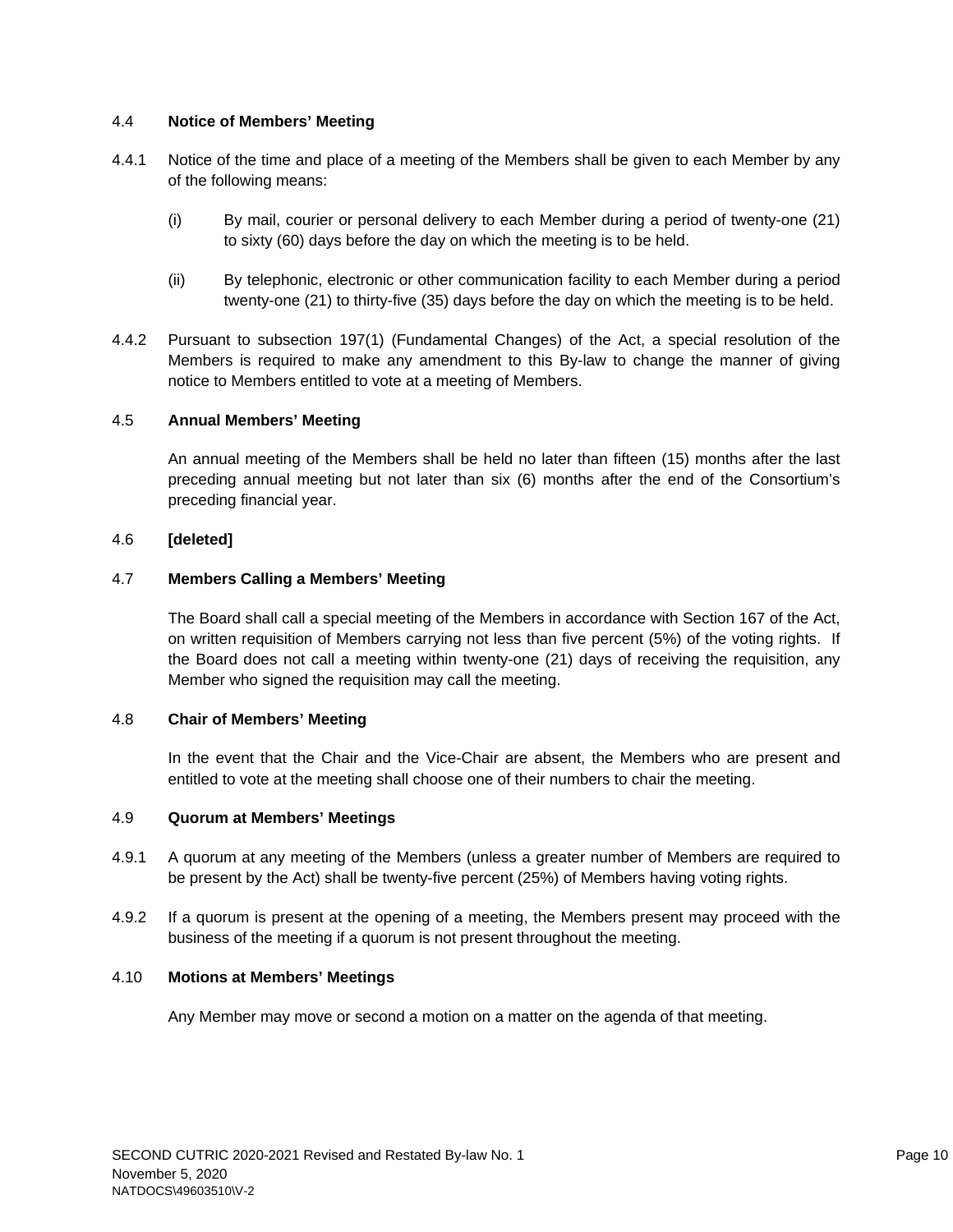# 4.11 **Manner of Voting at Members' Meeting**

Subject to section 4.10, voting at a meeting of the Members shall be in accordance with Section 165 of the Act, by a show of hands unless a ballot is demanded by a Member entitled to vote at the meeting, and the Member may demand a ballot before or after any vote by show of hands.

## 4.12 **Electronic Voting**

Any vote referred to in section 4.11, may be held in accordance with the Regulations, if any, entirely by means of a telephonic, an electronic or other communication facility, if the Consortium makes available such communication facility.

### 4.13 **Voting while participating electronically**

Any person participating in a meeting under sections 4.2 or 4.3 and entitled to vote at that meeting may vote, and that vote may be held, in accordance with the Regulations, if any, by means of the telephonic, electronic or other communication facility that the Consortium has made available for the purpose.

### 4.14 **Absentee Voting at Members' Meeting**

- 4.14.1 Pursuant to subsection 171(1) (Absentee Voting) of the Act, a Member entitled to vote at a meeting of Members may vote by proxy by appointing in writing a proxy holder, and one or more alternate proxy holders, who are not required to be Members, to attend and act at the meeting in the manner and to the extent authorized by the proxy and with the authority conferred by it subject to the following requirements:
	- (i) A proxy is valid if executed by the Member and the Member has deposited the notice of proxy with the Chair of the meeting prior to the commencement of the meeting.
	- (ii) A proxy is valid only at the meeting in respect of which it is given or at a continuation of that meeting after an adjournment.
	- (iii) A Member may revoke a proxy by written notice executed by the Member and deposited with the Chair of the meeting on the day of the meeting or the day of the continuation of that meeting after an adjournment of that meeting.
	- (iv) A proxy holder or an alternate proxy holder has the same rights as the Member by whom they were appointed.
- 4.14.2 Pursuant to subsection 197(1) (Fundamental Changes) of the Act, a special resolution of the Members is required to make any amendment to this by-law to change the method of voting by Members not in attendance at a meeting of the Members.

### 4.15 **Votes to Govern at Members' Meetings**

4.15.1 At any meeting of the Members every question shall, unless otherwise provided by the Articles or by-laws or the Act, be determined by a majority of the votes cast on the questions.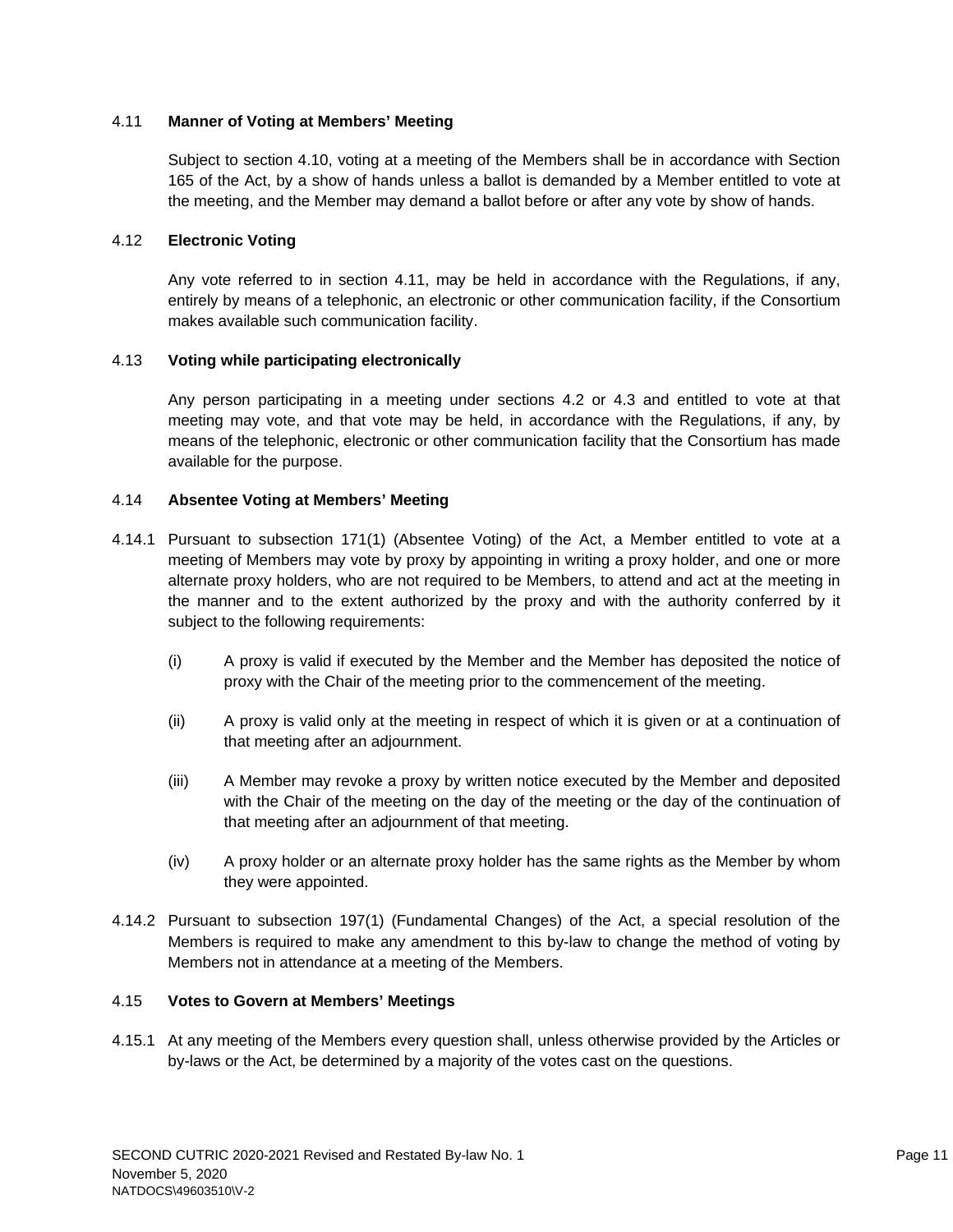4.15.2 In case of an equality of votes either on a show of hands or on a ballot or on the results of electronic voting, the chair of the meeting in addition to an original vote shall have a second or casting vote.

# **SECTION 5 - DIRECTORS**

# 5.1 **Number of Directors**

The Board shall consist of a minimum and a maximum number of Directors as specified in the Articles from time to time. The Members may, from time to time by ordinary resolution, fix the number of Directors and the number of Directors to be elected at the annual meeting of Members or delegate those powers to the Directors.

# 5.2 **Election and Term of Directors**

Subject to the Act, in particular Section 136 of the Act, the Members shall elect the Directors at the first meeting of the Members and at each succeeding annual meeting at which an election of Directors is required, and the Directors shall be elected to hold office for a term expiring not later than the close of the second annual meeting of the Members following the election.

# 5.3 **Composition of the Board & Qualification of Directors**

After the next Annual Meeting of Members, the Board shall at all times be composed of:

- (i) at least twenty-five percent (25%) Authorized Representatives of Public Transit System Members; and
- (ii) at least twenty-five percent (25%) Authorized Representatives of Transportation Industry Members;

where the number of Directors is rounded down to the greatest whole number in cases of fractional compositions, provided that any act of the Board or any Director is valid despite any irregularity in the composition of the Board or any irregularity in the election or appointment or a defect in the qualification of a Director.

# 5.4 **Calling of Directors' Meetings**

- 5.4.1 The Board may meet at any place from time to time as the Board determines but shall meet at least two (2) times a year.
- 5.4.2 Meetings of the Board may be called by the Chair at any time upon the provision of at least fortyeight (48) hours written notice to the Directors.
- 5.4.3 The Chair shall call a special meeting of the Board on written requisition of at least three (3) Directors. If the Chair does not call a meeting within seven (7) days of receiving the requisition, any Director who signed the requisition may call the meeting.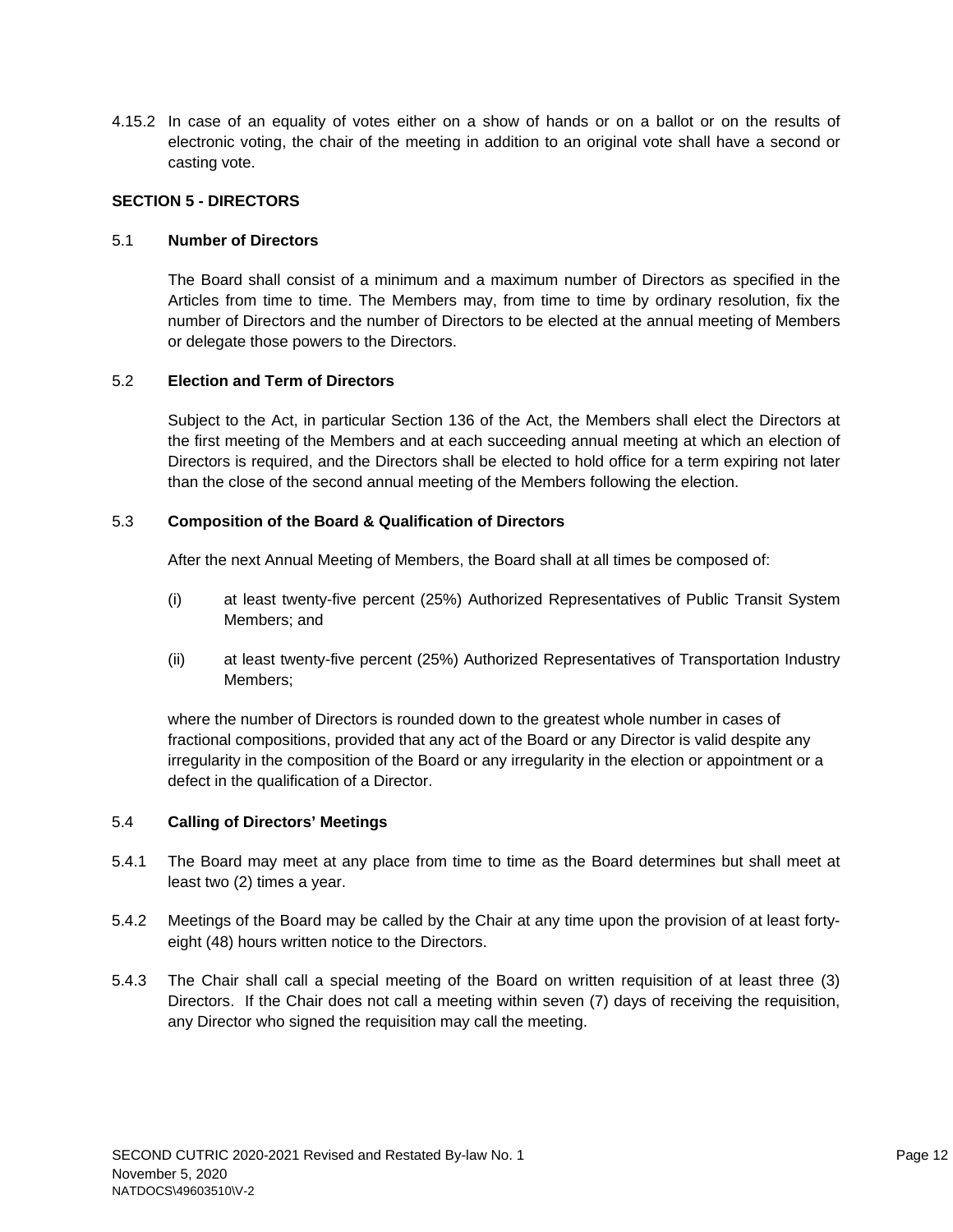## 5.5 **Notice of Directors' Meeting**

- 5.5.1 Notice of the time and place for the holding of a meeting of the Board shall be given in the manner provided in Section 7.1.1 of this by-law to every Director. Notice of a meeting shall not be necessary if all of the Directors are present, and none objects to the holding of the meeting, or if those absent have waived notice of or have otherwise signified their consent to the holding of such meeting.
- 5.5.2 Notice of an adjourned meeting is not required if the time and place of the adjourned meeting is announced at the original meeting.
- 5.5.3 Unless this by-law otherwise provides, no notice of meeting need specify the purpose of the business to be transacted at the meeting except that a notice of meeting of Directors shall specify any matter referred to in subsection 138(2) (Limits of Authority) of the Act that is to be dealt with at the meeting.

### 5.6 **Regular Meetings**

The Board may appoint a day or days in any month or months for regular meetings of the Board at a place and hour to be named. A copy of any resolution for the Board fixing the place and time of such regular meetings of the Board shall be sent to each Director forthwith after being passed, but no other notice shall be required for any such regular meeting except if subsection 136(3) (Notice of Meeting) of the Act requires the purpose thereof or the business to be transacted to be specified in the notice.

### 5.7 **Quorum at Directors' Meetings**

A quorum at any meeting of the Board shall be a majority of the number of Directors fixed by the Members or the Board, as the case may be.

### 5.8 **Rights at Directors' Meetings**

Unless otherwise stated in this by-law, each Director shall have one (1) vote on any matter at any meeting of the Board.

### 5.9 **Votes to Govern at Directors' Meetings**

- 5.9.1 At all meetings of the Board, every question shall be decided by a majority of the votes cast on the question.
- 5.9.2 In case of an equality of votes, the Chair in addition to an original vote shall have a second or casting vote.

### 5.10 **Participation by Electronic Means at Directors' Meetings**

Subject to the by-laws, a Director may, in accordance with the Regulations, if any, and if all the Directors consent, participate in a meeting of Directors by means of a telephonic, an electronic or other communication facility that permits all participants to communicate adequately with each other during the meeting. A Director so participating in a meeting is deemed for the purposes of the Act to be present at that meeting.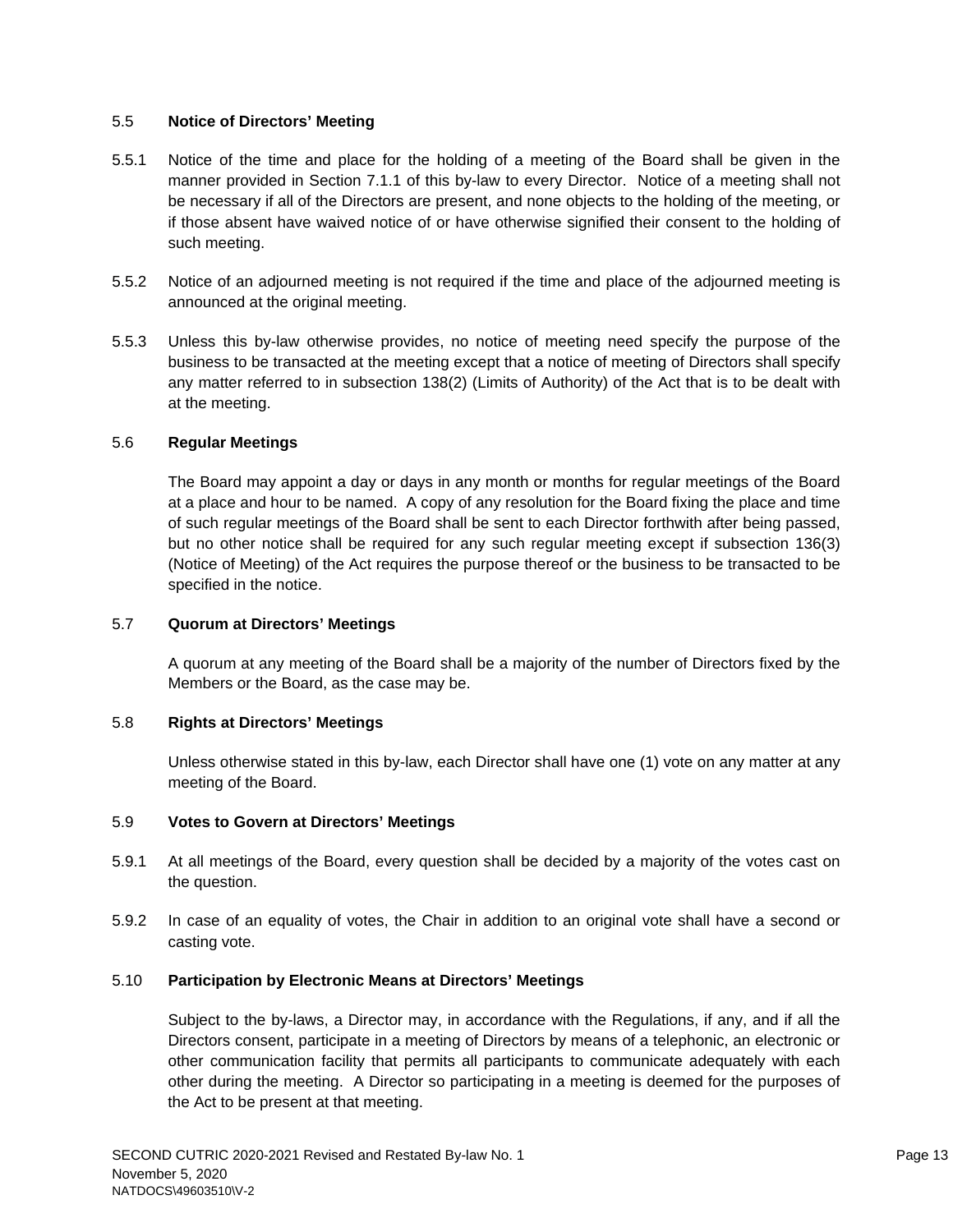## 5.11 **Directors' Meetings Held Entirely by Electronic Means**

Meetings of the Board may be held entirely by telephonic, an electronic or other communication facility that permits all participants to communicate adequately with each other during the meeting.

### 5.12 **Committees of Board**

- 5.12.1 The Board may from time to time appoint any committee or other advisory body, as it deems necessary or appropriate for such purposes and, subject to the Act, with such powers as the Board shall see fit.
- 5.12.2 Any appointed committee may formulate its own rules of procedure, subject to such regulations or directions as the Board may from time to time make.
- 5.12.3 Any committee member of any appointed committee may be removed by resolution of the Board.

### 5.13 **Remuneration**

- 5.13.1 The Directors shall serve without remuneration in performance of the duties of a Director or officer of the Consortium, provided that a Director may receive reasonable expenses incurred in the performance of the duties of a Director or officer of the Consortium.
- 5.13.2 The Directors may receive reasonable remuneration and expenses incurred for any services to the Consortium that are performed in any other capacity.

### 5.14 **Termination of Directorship**

A Director ceases to hold office when the Director,

- (i) dies;
- (ii) resigns;
- (iii) ceases to be the Authorized Representative of a Member;
- (iv) is removed by ordinary resolution of a special meeting of the Members in accordance with section 130 of the Act; or
- (v) becomes disqualified under section 126 (Qualifications of Directors) of the Act.

# **SECTION 6 - OFFICERS & ADVISORS**

### 6.1 **Appointment of Officers**

6.1.1 The Board may designate the offices of the Consortium, appoint officers on an annual or more frequent basis, specify their duties and, subject to the Act, delegate to such officers the power to manage the affairs of the Consortium. If the Board appoints a Treasurer, the Board shall use reasonable care to appoint a person having accounting or related financial management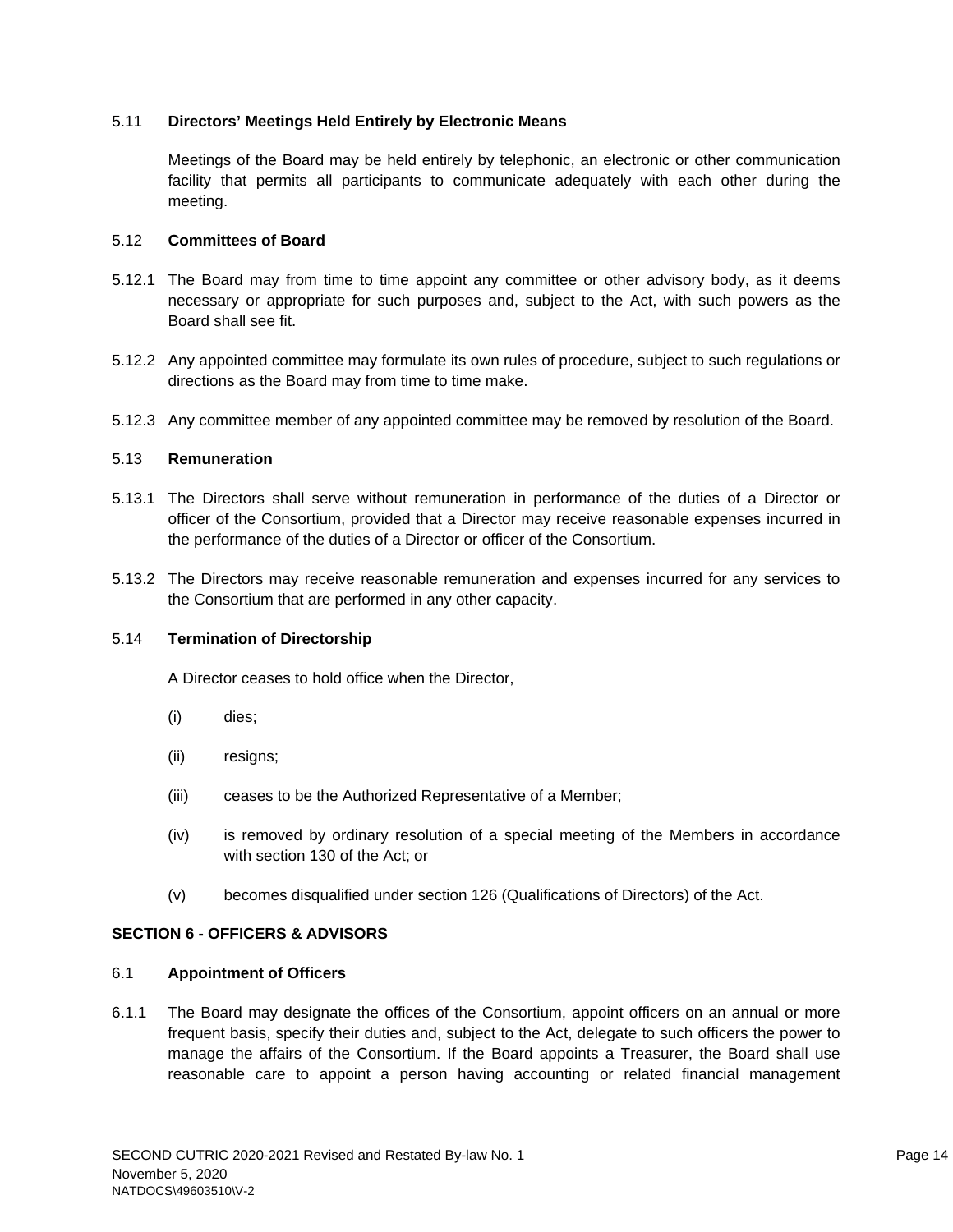expertise and financial literacy sufficient to competently carry out the duties of the Treasurer provide for in clause 6.2.1(f).

- 6.1.2 An officer, except the President & C.E.O., may be a Director.
- 6.1.3 Two (2) or more offices may be held by the same person.

# 6.2 **Description of Offices**

- 6.2.1 Unless otherwise specified by the Board which may, subject to the Act modify, restrict or supplement such duties and powers, the offices of the Consortium, if designated and if officers are appointed, shall hold office in accordance with the following, and have the following duties and powers associated with their positions:
	- (i) Chair of the Board The Chair, if one is appointed, shall be a Director. The Chair, if any, shall when present, preside at all meetings of the Board and of the Members. The Chair shall have such other duties and powers as the Board may specify.
	- (ii) Vice-Chair of the Board The Vice-Chair shall, if one is to be appointed, shall be a Director. If the Chair is absent or is unable or refuses to act, the Vice-Chair, if any, shall, when present, preside at all meetings of the Board and of the Members. The Vice-Chair shall have such other duties and powers as the Board may specify.
	- (iii) President & C.E.O. If appointed, the President & C.E.O. shall be the chief executive officer of the Consortium and shall be responsible for implementing the strategic plans and policies of the Consortium. The President & C.E.O. shall assist the Chair. The President & C.E.O. shall be an Ex-Officio member of all committees of the Consortium but with no voting power. The President & C.E.O. shall, subject to the authority of the Board, have general supervision of the affairs of the Consortium. The President & C.E.O. shall act as the secretary of the Consortium and attend and be the secretary of all meetings of the Board and the Members. The President & C.E.O. shall have charge of the documents and records of the Consortium and shall see that all notices are given as required. The President & C.E.O. shall have such other duties and powers as the Board may specify.
	- (iv) Treasurer If appointed, the Treasurer shall be responsible for the care, custody and investment of all of the funds and securities of the Consortium. The Treasurer shall supervise the preparation of the budget, review salary proposals and generally work with the staff in all matters relating to the financial administration of the Consortium. The Treasurer shall make a financial report to the Consortium at its annual meeting of the Members, and at any other time the Treasurer deems appropriate.
- 6.2.2 The powers and duties of all other officers of the Consortium shall be such as the terms of their engagement call for or the Board or President & C.E.O. requires of them.
- 6.2.3 The Board may from time to time and subject to the Act, vary, add to or limit the powers and duties of any officer.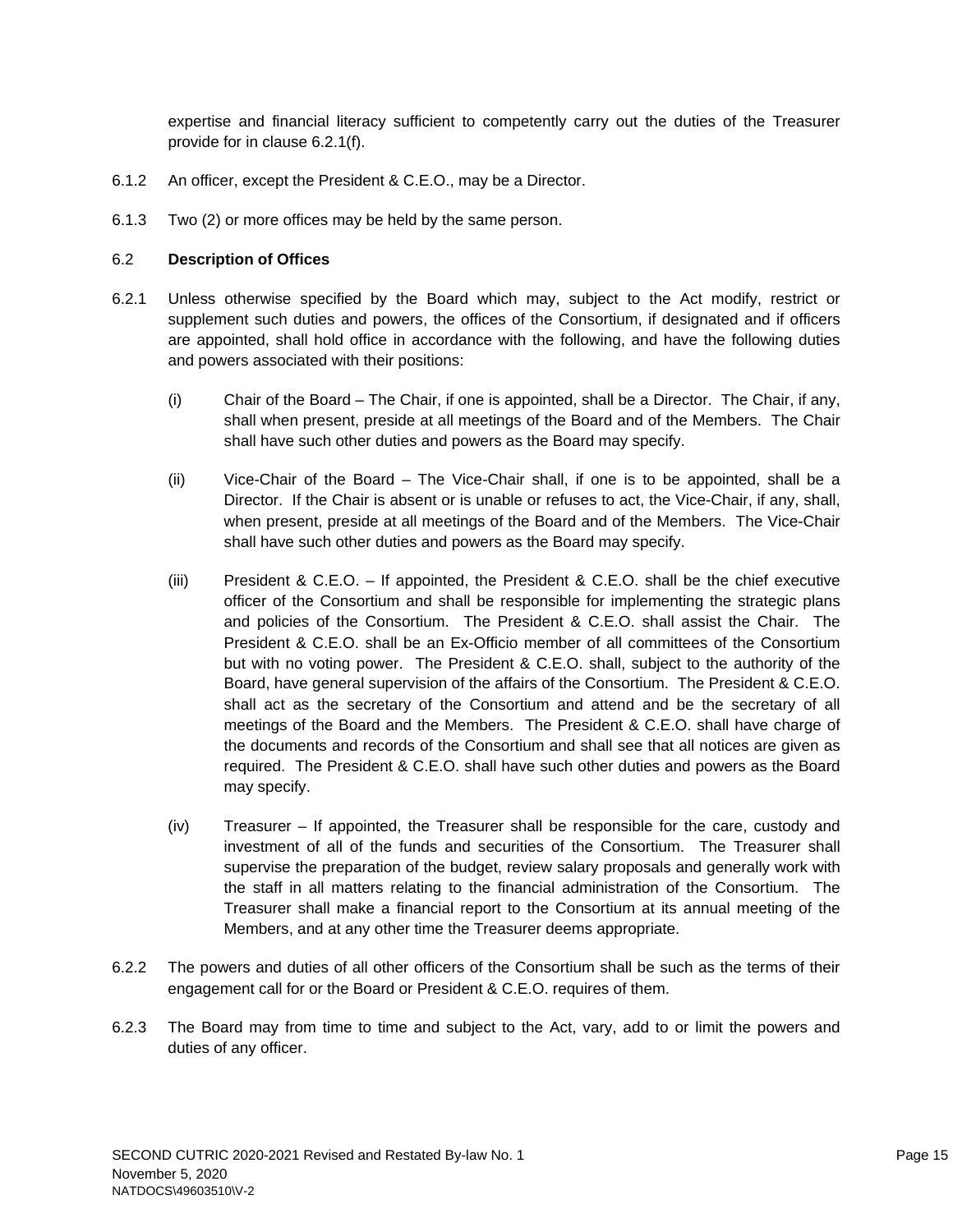# 6.3 **Vacancy of Office**

- 6.3.1 In the absence of a written agreement to the contrary, the Board may remove, whether for cause or without cause, any officer of the Consortium. Unless so removed, an officer shall hold office until the earlier of,
	- (i) the officer's successor being appointed;
	- (ii) the officer's resignation;
	- (iii) such officer ceasing to be a Director (if necessary qualification of appointment); or
	- (iv) such officer's death.
- 6.3.2 If the office of any officer of the Consortium shall be or become vacant, the Directors may, by resolution, appoint a person to fill such vacancy.

# 6.4 **Honourary Counsel**

If appointed by the Board, the Honourary Counsel shall provide advice on legal issues relating to the Consortium. The Honourary Counsel shall be a member in good standing of a law society of any province in Canada. The Honourary Counsel may attend and participate, but has no vote, in any meeting of the Board.

# **SECTION 7 - PROTECTION OF DIRECTORS, OFFICERS AND OTHERS**

# 7.1 **Conflicts**

- 7.1.1 A director or an officer of a Consortium shall disclose to the Consortium, in writing or by requesting to have it entered in the minutes of meetings of directors or of committees of directors, the nature and extent of any interest that the director or officer has in a material contract or material transaction, whether made or proposed, with the Consortium, if the director or officer
	- (i) is a party to the contract or transaction;
	- (ii) is a director or an officer, or an individual acting in a similar capacity, of a party to the contract or transaction; or
	- (iii) has a material interest in a party to the contract or transaction.
- 7.1.2 A director required to make a disclosure under subsection 7.1.1 shall not vote on any resolution to approve the contract or transaction unless the contract or transaction
	- (i) relates primarily to the director's remuneration as a director, an officer, an employee, an agent or a mandatary of the Consortium or an affiliate;
	- (ii) is for indemnity or insurance under sections 7.3 and 7.4; or
	- (iii) is with an affiliate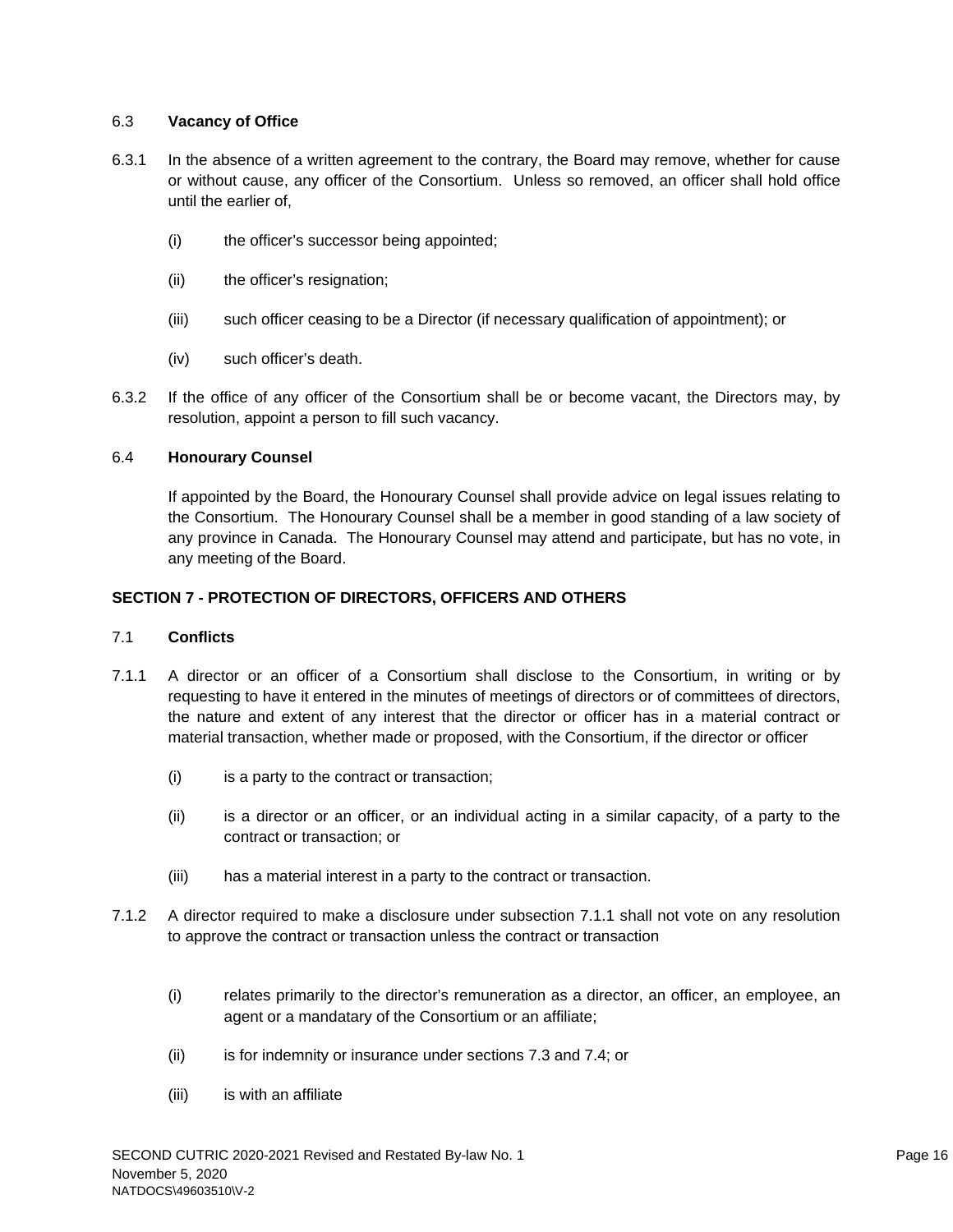# 7.2 **Limitation of Liability**

Every director and officer of the Consortium in exercising his or her powers and discharging his or her duties shall act honestly and in good faith with a view to the best interests of the Consortium and shall exercise the care, diligence and skill that a reasonably prudent person would exercise in comparable circumstances. Subject to the foregoing, no director or officer shall be liable for the acts, neglects or defaults of any other director, officer or employee, or for joining in any act for conformity, or for any loss, damage or expense happening to the Consortium through the insufficiency or deficiency of title to any property acquired for or on behalf of the Consortium, or for the insufficiency or deficiency of any security in or upon which any of the monies of the Consortium shall be invested, or for any loss or damage arising from the bankruptcy, insolvency or tortious acts of any person with whom any of the monies, securities or effects of the Consortium shall be deposited, or for any loss occasioned by any error of judgment or oversight on his or her part, or for any other loss, damage or misfortune whatever which shall happen in the execution of the duties of his or her office or in relation thereto; provided that nothing herein shall relieve any director or officer from the duty to act in accordance with the Act or any other applicable law or from liability for any breach thereof.

# 7.3 **Indemnification**

- 7.3.1 Subject to the limitations contained in the Act, the Consortium shall indemnify a director or officer, a former director or officer, or a person who acts or acted at the Consortium's request as a director or officer, or in a similar capacity of another entity, and his or her heirs and legal representatives, against all costs, charges and expenses, including any amount paid to settle an action or satisfy a judgment, reasonable incurred by him or her in respect of any civil, criminal or administrative action or proceeding in which he or she is involved by reason of being or having been a director or officer of the Consortium or such body corporate, if:
	- (i) he or she acted honestly and in good faith with a view to the best interests of the Consortium; and
	- (ii) in the case of a criminal or administrative action or proceeding that is enforced by a monetary penalty, he or she had reasonable grounds for believing that his or her conduct was lawful.
- 7.3.2 The Consortium shall also indemnify such person in such other circumstances as the Act permits or requires. Nothing in this by-law shall limit the right of any person entitled to indemnity to claim indemnity apart from the provisions of this by-law.

# 7.4 **Insurance**

The Consortium may purchase and maintain insurance for the benefit of any person referred to in section 7.3 to the extent permitted by the Act.

# **SECTION 8 - NOTICES**

### 8.1 **Method of Giving Notice**

8.1.1 Any notice (which term includes any communication or document) to be given (which term includes, sent, delivered or served), other than notice of a meeting of Members or a meeting of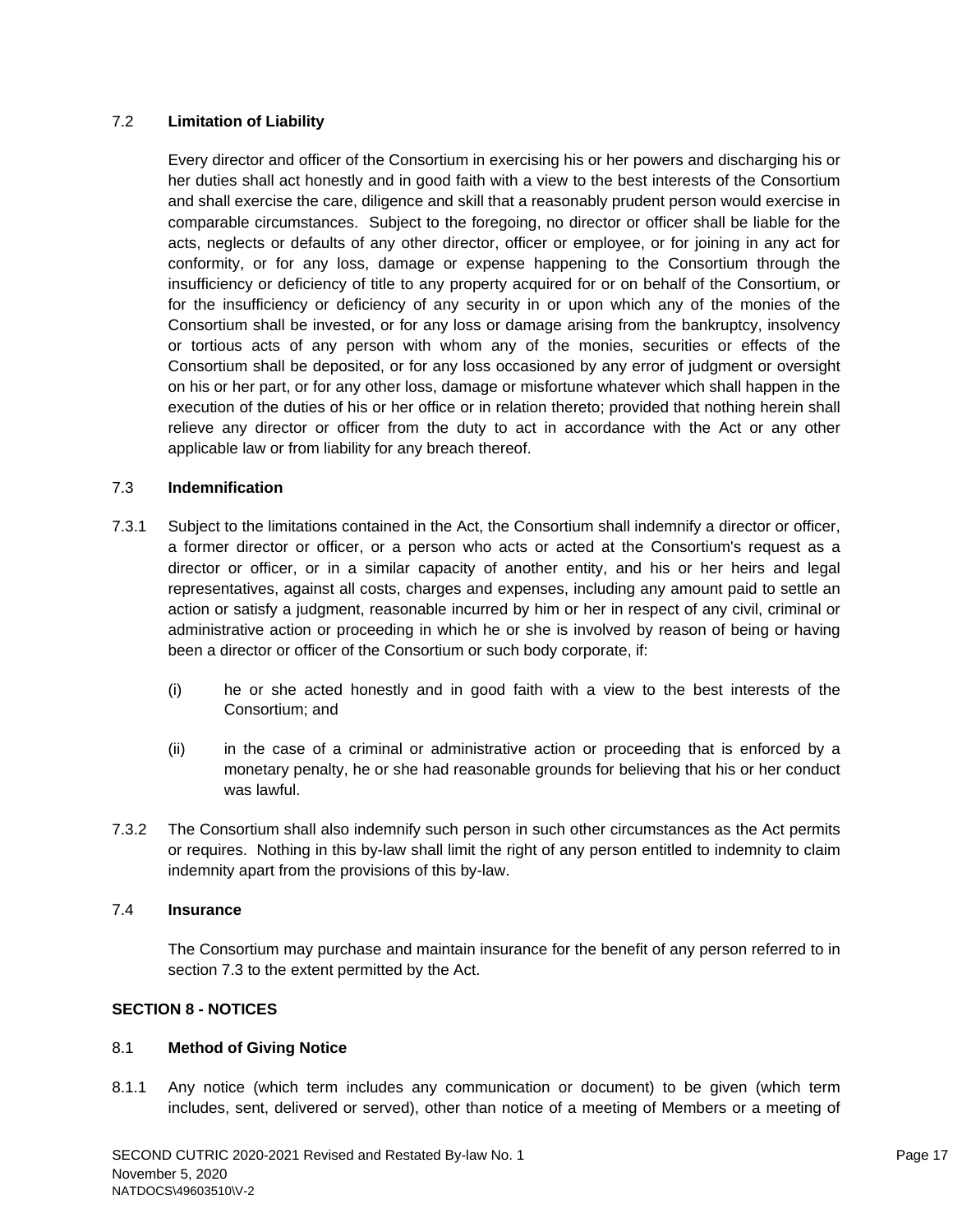the Board, pursuant to the Act, the Articles, the by-laws or otherwise to a Member, Director, officer or committee member or to the public accountant shall be sufficiently given,

- (i) if delivered personally to the person to whom it is to be given or if delivered to such person's address as shown in the records of the Consortium or in the case of notice to a Director to the latest address as shown in the last notice that was sent by the Consortium in accordance with section 128 (Notice of directors) or section 134 (Notice of change of director or director's address) of the Act;
- (ii) if mailed to such person at such person's recorded address by prepaid ordinary or air mail;
- (iii) if sent to such person by telephonic, electronic or other communication facility at such person's recorded address for that purpose; or
- (iv) if provided in the form of an electronic document in accordance with Part 17 of the Act.
- 8.1.2 A notice shall be deemed to have been given when,
	- $(i)$  if delivered in accordance with clause 8.1.1(a), it is delivered personally or to the recorded address;
	- $(i)$  if delivered in accordance with clause 8.1.1(b), it is deposited in a post office or public letter box; or
	- (iii) if delivered in accordance with clause 8.1.1(c), it is dispatched or delivered to the appropriate communications company or agency or its representative for dispatch.
- 8.1.3 The President & C.E.O. may change or cause to be changed the recorded address of any Member, Director, officer, public accountant or committee member in accordance with any information believed by the secretary to be reliable. The declaration by the President & C.E.O. that notice has been given pursuant to this by-law shall be sufficient and conclusive evidence of the giving of such notice. The signature of any Director or officer to any notice or other document to be given by the Consortium, may be written, stamped, type-written or printed or partly written, stamped, type-written or printed.

### 8.2 **Omissions and Errors**

The accidental omission to give or send any notice to any Member, Director, officer, committee member or public accountant, or the non-receipt of any notice by any such person where the Consortium has provided notice in accordance with the by-laws or any error in any notice not affecting the substance thereof shall not invalidate any action taken at any meeting held pursuant to such notice pertained or otherwise founded on such notice.

# 8.3 **Waiver of Notice**

A Director may waive notice of a meeting of Directors, and attendance of a Director at a meeting of Directors is a waiver of notice of the meeting, except if the Director attends a meeting for the express purpose of objecting to the transaction of any business on the grounds that the meeting is not lawfully called.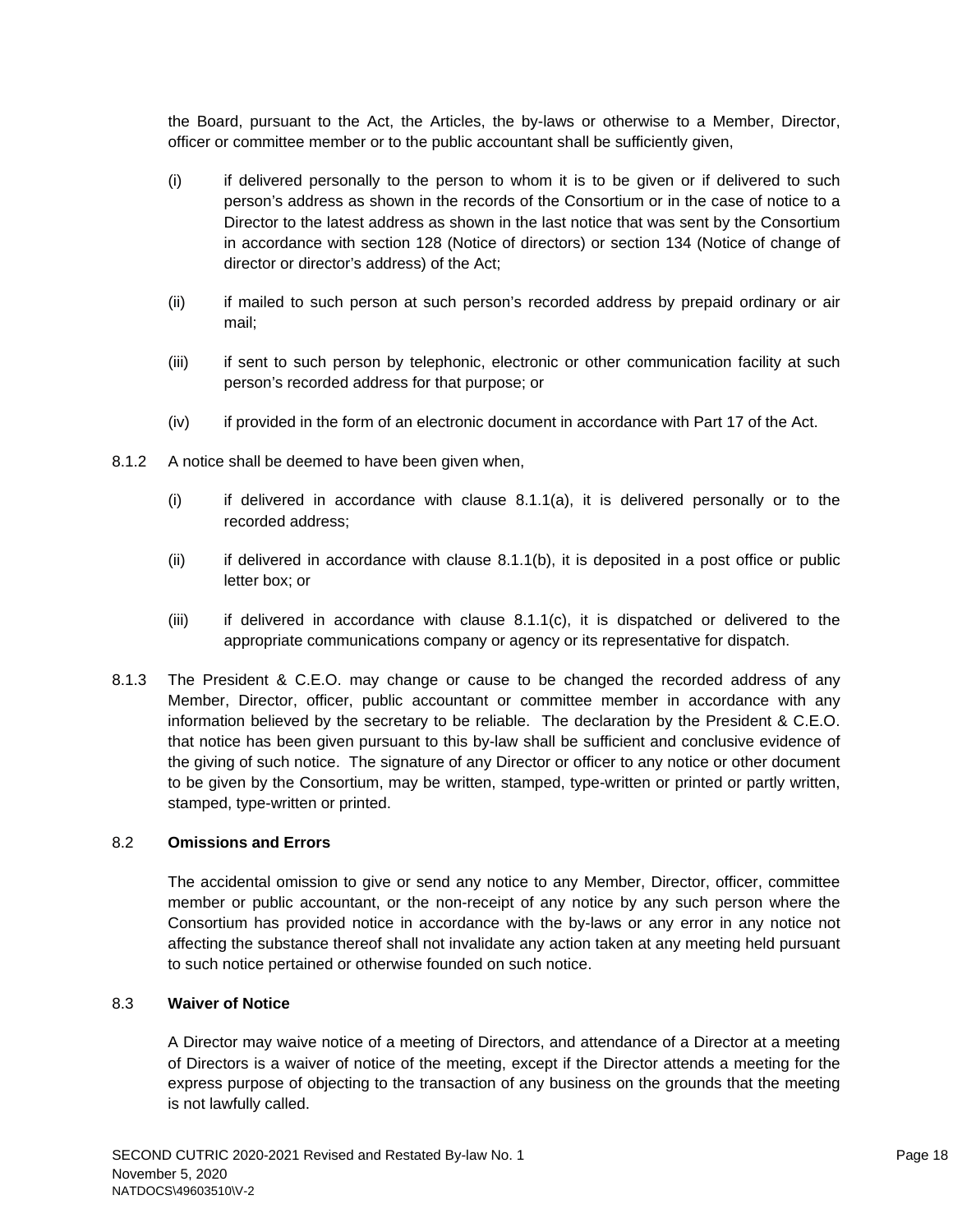## **SECTION 9 - INVALIDITY OF ANY PROVISION OF BY-LAW**

#### 9.1 **Invalidity of any Provision of By-Law**

The invalidity or unenforceability of any provision of this by-law shall not affect the validity or enforceability of the remaining provisions of this by-law.

#### **SECTION 10 - DISPUTE RESOLUTION**

#### 10.1 **Mediation and Arbitration**

Disputes or controversies among Members, Directors, officers, committee members, or volunteers of the Consortium are as much as possible to be resolved in accordance with mediation and/or arbitration as provided in section 10.2 of this by-law.

#### 10.2 **Dispute Resolution Mechanism**

In the event that a dispute or controversy among Members, Directors, Officers, committee members or volunteers of the Consortium arising out of or related to the Articles or by-laws, or out of any aspect of the operations of the Consortium is not resolved in private meetings between the parties, then without prejudice to or in any other way derogating from the rights of the Members, Directors, officers, committee members, employees or volunteers of the Consortium as set out in the Articles, by-laws or the Act, and as an alternative to such person instituting a law suit or legal action, such dispute or controversy shall be settled by a process of dispute resolution as follows:

- (i) The dispute or controversy shall first be submitted to a panel of mediators whereby the one party appoint one (1) mediator, the other party (or if applicable the Board) appoints one (1) mediator, and the two (2) mediators so appointed jointly appoint a third mediator. The three (3) mediators will then meet with the parties in question in an attempt to mediate a resolution between the parties.
- (ii) The number of mediators may be reduced from three to one (1) or two (2) upon agreement of the parties.
- (iii) If the parties are not successful in resolving the dispute through mediation, then the parties agree that the dispute shall be settled by arbitration before a single arbitrator, who shall not be any one of the mediators referred to in above, in accordance with the provincial or territorial legislation governing domestic arbitrations in force in the province or territory where the registered office of the Consortium is situated or as otherwise agreed upon by the parties to the dispute. The parties agree that all proceedings relating to arbitration shall be kept confidential and there shall be no disclosure of any kind. The decision of the arbitrator shall be final and binding and shall not be subject to appeal on a question of fact, law or mixed fact and law.
- (iv) All costs of the mediators appointed in accordance with this section shall be borne equally by the parties to the dispute or the controversy. All costs of the arbitrators appointed in accordance with this section shall be borne by such parties as may be determined by the arbitrators.